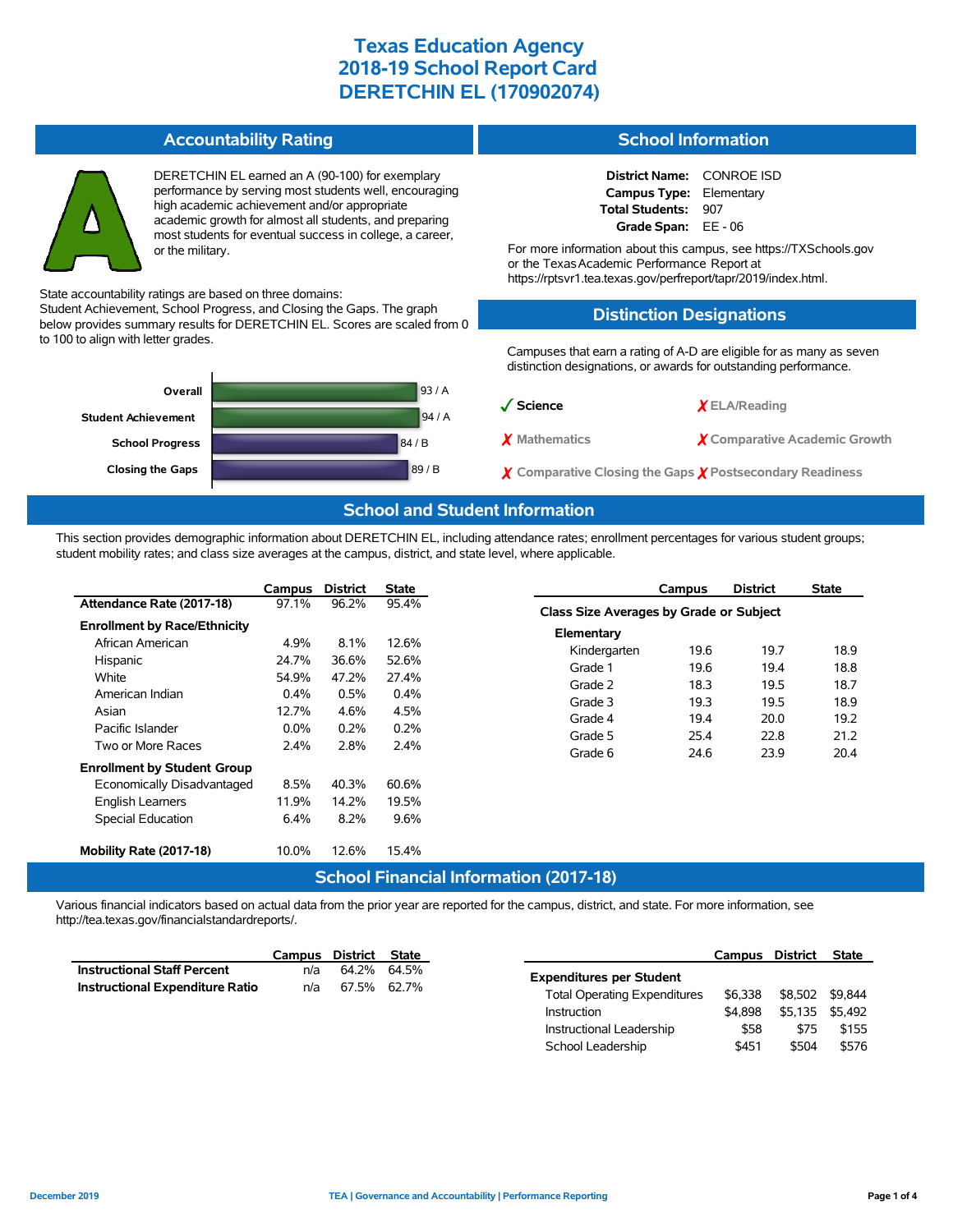### **STAAR Outcomes**

This section provides STAAR performance and Academic Growth outcomes. Academic Growth measures whether students are maintaining performance or improving from year to year.

|                                                                                |      |              |     |     |                                   |     |       |                          |       |                          | Two or      |               |  |
|--------------------------------------------------------------------------------|------|--------------|-----|-----|-----------------------------------|-----|-------|--------------------------|-------|--------------------------|-------------|---------------|--|
|                                                                                |      |              |     |     | African                           |     |       | American                 |       | <b>Pacific</b>           | <b>More</b> | Econ          |  |
|                                                                                |      | <b>State</b> |     |     | District Campus American Hispanic |     | White | Indian                   | Asian | <b>Islander</b>          | Races       | <b>Disadv</b> |  |
| STAAR Performance Rates at Approaches Grade Level or Above (All Grades Tested) |      |              |     |     |                                   |     |       |                          |       |                          |             |               |  |
| All Subjects                                                                   | 2019 | 78%          | 85% | 95% | 91%                               | 94% | 95%   | 100%                     | 99%   | $\blacksquare$           | 100%        | 91%           |  |
|                                                                                | 2018 | 77%          | 85% | 96% | 95%                               | 94% | 97%   | 100%                     | 97%   | $\overline{a}$           | 100%        | 90%           |  |
| ELA/Reading                                                                    | 2019 | 75%          | 83% | 96% | 90%                               | 95% | 96%   | $\ast$                   | 97%   | $\overline{a}$           | 100%        | 91%           |  |
|                                                                                | 2018 | 74%          | 83% | 97% | 100%                              | 94% | 97%   | $\ast$                   | 97%   | $\overline{\phantom{a}}$ | 100%        | 94%           |  |
| Mathematics                                                                    | 2019 | 82%          | 88% | 96% | 90%                               | 97% | 95%   | $\ast$                   | 100%  | $\overline{a}$           | 100%        | 91%           |  |
|                                                                                | 2018 | 81%          | 89% | 98% | 100%                              | 96% | 99%   | $\ast$                   | 98%   | $\overline{a}$           | 100%        | 92%           |  |
| Writing                                                                        | 2019 | 68%          | 77% | 92% | 83%                               | 91% | 91%   | $\ast$                   | 100%  | $\overline{a}$           | 100%        | 82%           |  |
|                                                                                | 2018 | 66%          | 75% | 89% | 60%                               | 86% | 91%   | $\overline{\phantom{a}}$ | 94%   | $\blacksquare$           | $\ast$      | 57%           |  |
| Science                                                                        | 2019 | 81%          | 89% | 95% | 100%                              | 85% | 99%   | $\overline{\phantom{a}}$ | 100%  | $\overline{\phantom{a}}$ | $\ast$      | 100%          |  |
|                                                                                | 2018 | 80%          | 88% | 94% | $\ast$                            | 93% | 94%   | $\ast$                   | 94%   | $\overline{a}$           | 100%        | 91%           |  |
| STAAR Performance Rates at Meets Grade Level or Above (All Grades Tested)      |      |              |     |     |                                   |     |       |                          |       |                          |             |               |  |
| All Subjects                                                                   | 2019 | 50%          | 62% | 79% | 66%                               | 69% | 81%   | 91%                      | 90%   | $\overline{a}$           | 95%         | 55%           |  |
|                                                                                | 2018 | 48%          | 62% | 84% | 77%                               | 77% | 86%   | 100%                     | 91%   | $\blacksquare$           | 94%         | 67%           |  |
| ELA/Reading                                                                    | 2019 | 48%          | 59% | 79% | 65%                               | 70% | 81%   | $\ast$                   | 85%   | $\overline{a}$           | 94%         | 49%           |  |
|                                                                                | 2018 | 46%          | 59% | 83% | 76%                               | 79% | 82%   | $\ast$                   | 92%   | $\blacksquare$           | 92%         | 70%           |  |
| Mathematics                                                                    | 2019 | 52%          | 65% | 82% | 70%                               | 73% | 84%   | $\ast$                   | 94%   | $\blacksquare$           | 100%        | 67%           |  |
|                                                                                | 2018 | 50%          | 64% | 89% | 88%                               | 80% | 92%   | $\ast$                   | 91%   | $\blacksquare$           | 96%         | 73%           |  |
| Writing                                                                        | 2019 | 38%          | 48% | 64% | 17%                               | 49% | 68%   | $\ast$                   | 79%   | $\overline{\phantom{a}}$ | 86%         | 27%           |  |
|                                                                                | 2018 | 41%          | 51% | 73% | 60%                               | 57% | 74%   | $\overline{a}$           | 94%   | $\overline{a}$           | $\ast$      | 43%           |  |
| Science                                                                        | 2019 | 54%          | 69% | 86% | 100%                              | 71% | 88%   | $\overline{\phantom{a}}$ | 100%  | $\overline{a}$           | $\ast$      | 67%           |  |
|                                                                                | 2018 | 51%          | 66% | 81% | $\ast$                            | 72% | 85%   | $\ast$                   | 81%   | $\overline{a}$           | 88%         | 55%           |  |
| STAAR Performance Rates at Masters Grade Level (All Grades Tested)             |      |              |     |     |                                   |     |       |                          |       |                          |             |               |  |
| All Subjects                                                                   | 2019 | 24%          | 35% | 56% | 43%                               | 42% | 58%   | 36%                      | 79%   | $\blacksquare$           | 70%         | 23%           |  |
|                                                                                | 2018 | 22%          | 34% | 60% | 51%                               | 48% | 61%   | 78%                      | 75%   | $\overline{a}$           | 67%         | 41%           |  |
| ELA/Reading                                                                    | 2019 | 21%          | 30% | 55% | 45%                               | 44% | 56%   | $\ast$                   | 78%   | $\blacksquare$           | 65%         | 22%           |  |
|                                                                                | 2018 | 19%          | 30% | 60% | 53%                               | 49% | 60%   | $\ast$                   | 80%   | $\overline{a}$           | 65%         | 48%           |  |
| Mathematics                                                                    | 2019 | 26%          | 39% | 64% | 50%                               | 47% | 66%   | $\ast$                   | 87%   | $\blacksquare$           | 88%         | 29%           |  |
|                                                                                | 2018 | 24%          | 37% | 67% | 53%                               | 53% | 71%   | $\ast$                   | 81%   | $\overline{a}$           | 77%         | 46%           |  |
| Writing                                                                        | 2019 | 14%          | 19% | 32% | 0%                                | 20% | 36%   | $\ast$                   | 57%   | $\blacksquare$           | 29%         | $9\%$         |  |
|                                                                                | 2018 | 13%          | 19% | 31% | 40%                               | 25% | 25%   | $\overline{a}$           | 56%   | $\blacksquare$           | $\ast$      | $0\%$         |  |
| Science                                                                        | 2019 | 25%          | 39% | 55% | 57%                               | 37% | 59%   | $\overline{a}$           | 75%   | $\overline{a}$           | $\ast$      | 17%           |  |
|                                                                                | 2018 | 23%          | 36% | 55% | $\ast$                            | 42% | 62%   | $\ast$                   | 56%   | $\overline{\phantom{a}}$ | 50%         | 27%           |  |
| <b>Academic Growth Score (All Grades Tested)</b>                               |      |              |     |     |                                   |     |       |                          |       |                          |             |               |  |
| <b>Both Subjects</b>                                                           | 2019 | 69           | 73  | 76  | 68                                | 70  | 76    | 50                       | 90    |                          | 90          | 59            |  |
|                                                                                | 2018 | 69           | 73  | 81  | 80                                | 79  | 80    | $\ast$                   | 94    | $\blacksquare$           | 85          | 81            |  |
| ELA/Reading                                                                    | 2019 | 68           | 71  | 72  | 68                                | 69  | 72    | $\ast$                   | 82    | $\overline{a}$           | 80          | 55            |  |
|                                                                                | 2018 | 69           | 71  | 76  | 68                                | 78  | 73    | $\ast$                   | 93    | $\blacksquare$           | 72          | 76            |  |
| Mathematics                                                                    | 2019 | 70           | 74  | 81  | 68                                | 72  | 81    | *                        | 97    | $\blacksquare$           | 100         | 63            |  |
|                                                                                | 2018 | 70           | 75  | 86  | 93                                | 80  | 86    | $\ast$                   | 95    | $\overline{a}$           | 97          | 85            |  |

? Indicates that the data for this item were statistically improbable or were reported outside a reasonable range.<br>- Indicates zero observations reported for this group.<br>\* Indicates results are masked due to small numbers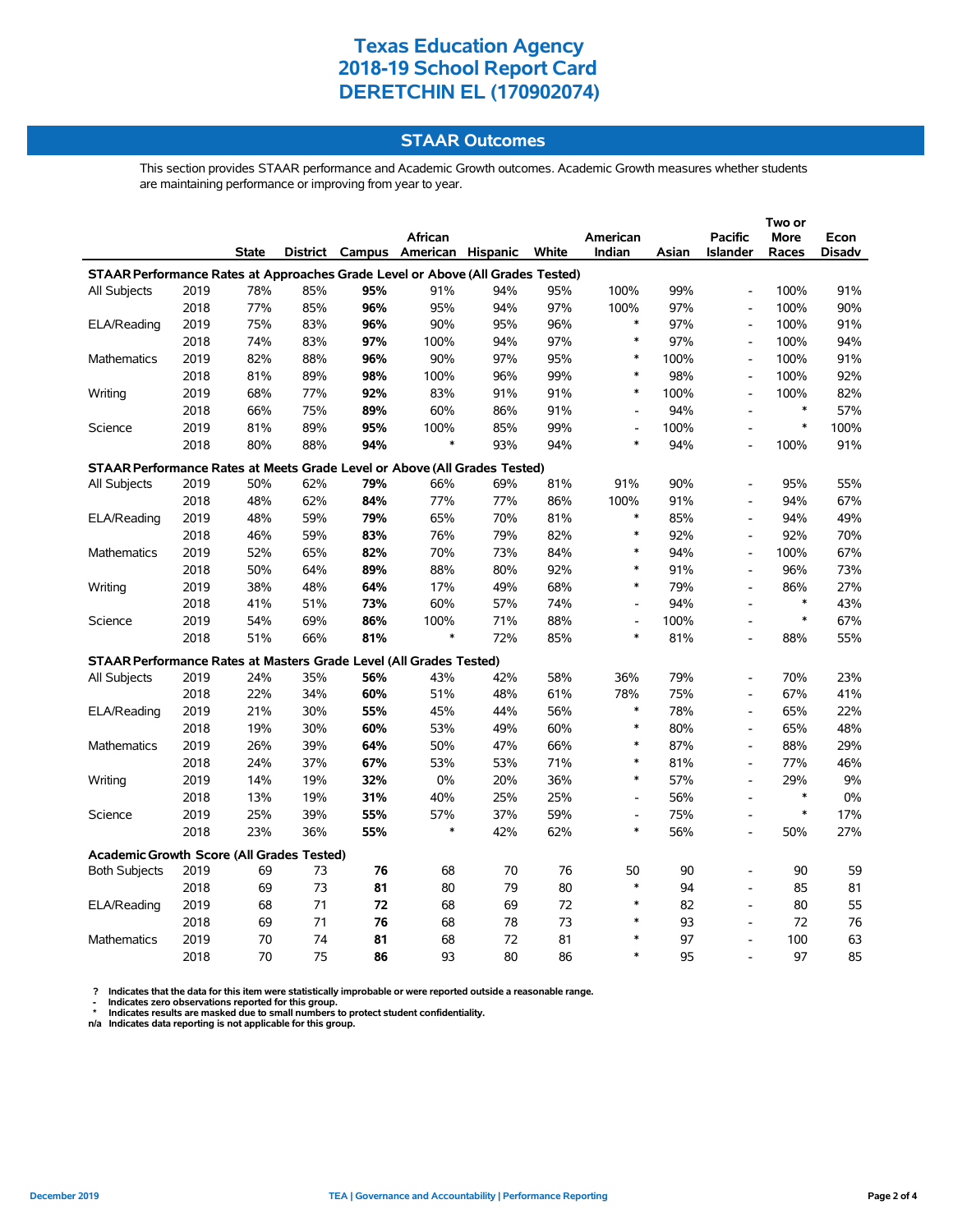#### **Prior-Year Non-Proficient and Student Success Initiative STAAR Outcomes**

Progress of Prior-Year Non-Proficient Students shows STAAR performance rates for students who did not perform satisfactorily in 2017-18 but did in 2018-19. Student Success Initiative shows rates related to the requirement for students to demonstrate proficiency on the reading and mathematics STAAR in grades 5 and 8.

|                                                       |              |                 |                                                   |                                                                       |                 |       | Two or   |        |                 |             |               |  |
|-------------------------------------------------------|--------------|-----------------|---------------------------------------------------|-----------------------------------------------------------------------|-----------------|-------|----------|--------|-----------------|-------------|---------------|--|
|                                                       |              |                 |                                                   | African                                                               |                 |       | American |        | <b>Pacific</b>  | <b>More</b> | Econ          |  |
|                                                       | <b>State</b> | <b>District</b> | Campus                                            | American                                                              | <b>Hispanic</b> | White | Indian   | Asian  | <b>Islander</b> | Races       | <b>Disadv</b> |  |
| <b>Progress of Prior-Year Non-Proficient Students</b> |              |                 |                                                   |                                                                       |                 |       |          |        |                 |             |               |  |
| Sum of Grades 4-8                                     |              |                 |                                                   |                                                                       |                 |       |          |        |                 |             |               |  |
| Reading<br>2019                                       | 41%          | 41%             | 58%                                               | ∗                                                                     | 69%             | 57%   |          | $\ast$ |                 |             | 14%           |  |
| 2018                                                  | 38%          | 41%             | 70%                                               |                                                                       | 73%             | 71%   |          | $\ast$ |                 | *           | $\ast$        |  |
| <b>Mathematics</b>                                    |              |                 |                                                   |                                                                       |                 |       |          |        |                 |             |               |  |
| 2019                                                  | 45%          | 47%             | 27%                                               | $\ast$                                                                | 40%             | *     |          |        |                 |             | 17%           |  |
| 2018                                                  | 47%          | 52%             | 78%                                               |                                                                       | $\ast$          | *     |          | $\ast$ |                 |             | $\ast$        |  |
| <b>Students Success Initiative</b>                    |              |                 |                                                   |                                                                       |                 |       |          |        |                 |             |               |  |
| <b>Grade 5 Reading</b>                                |              |                 |                                                   |                                                                       |                 |       |          |        |                 |             |               |  |
|                                                       |              |                 |                                                   | Students Meeting Approaches Grade Level on First STAAR Administration |                 |       |          |        |                 |             |               |  |
| 2019                                                  | 78%          | 83%             | 97%                                               | 100%                                                                  | 93%             | 97%   |          | 100%   |                 |             |               |  |
|                                                       |              |                 | Students Requiring Accelerated Instruction        |                                                                       |                 |       |          |        |                 |             |               |  |
| 2019                                                  | 22%          | 17%             | 3%                                                | 0%                                                                    | 7%              | 3%    |          | 0%     |                 | $\ast$      |               |  |
| <b>STAAR Cumulative Met Standard</b>                  |              |                 |                                                   |                                                                       |                 |       |          |        |                 |             |               |  |
| 2019                                                  | 86%          | 89%             | 99%                                               | 100%                                                                  | 95%             | 100%  |          | 100%   |                 | *           |               |  |
| <b>Grade 5 Mathematics</b>                            |              |                 |                                                   |                                                                       |                 |       |          |        |                 |             |               |  |
|                                                       |              |                 |                                                   | Students Meeting Approaches Grade Level on First STAAR Administration |                 |       |          |        |                 |             |               |  |
| 2019                                                  | 83%          | 89%             | 98%                                               | 100%                                                                  | 95%             | 99%   |          | 100%   |                 |             |               |  |
|                                                       |              |                 | <b>Students Requiring Accelerated Instruction</b> |                                                                       |                 |       |          |        |                 |             |               |  |
| 2019                                                  | 17%          | 11%             | 2%                                                | 0%                                                                    | 5%              | 1%    |          | 0%     |                 | *           |               |  |
| <b>STAAR Cumulative Met Standard</b>                  |              |                 |                                                   |                                                                       |                 |       |          |        |                 |             |               |  |
| 2019                                                  | 90%          | 93%             | 99%                                               | 100%                                                                  | 95%             | 100%  |          | 100%   |                 |             |               |  |

 **? Indicates that the data for this item were statistically improbable or were reported outside a reasonable range.**

- Indicates zero observations reported for this group.<br>\* Indicates results are masked due to small numbers to protect student confidentiality.<br>n/a Indicates data reporting is not applicable for this group.

j,